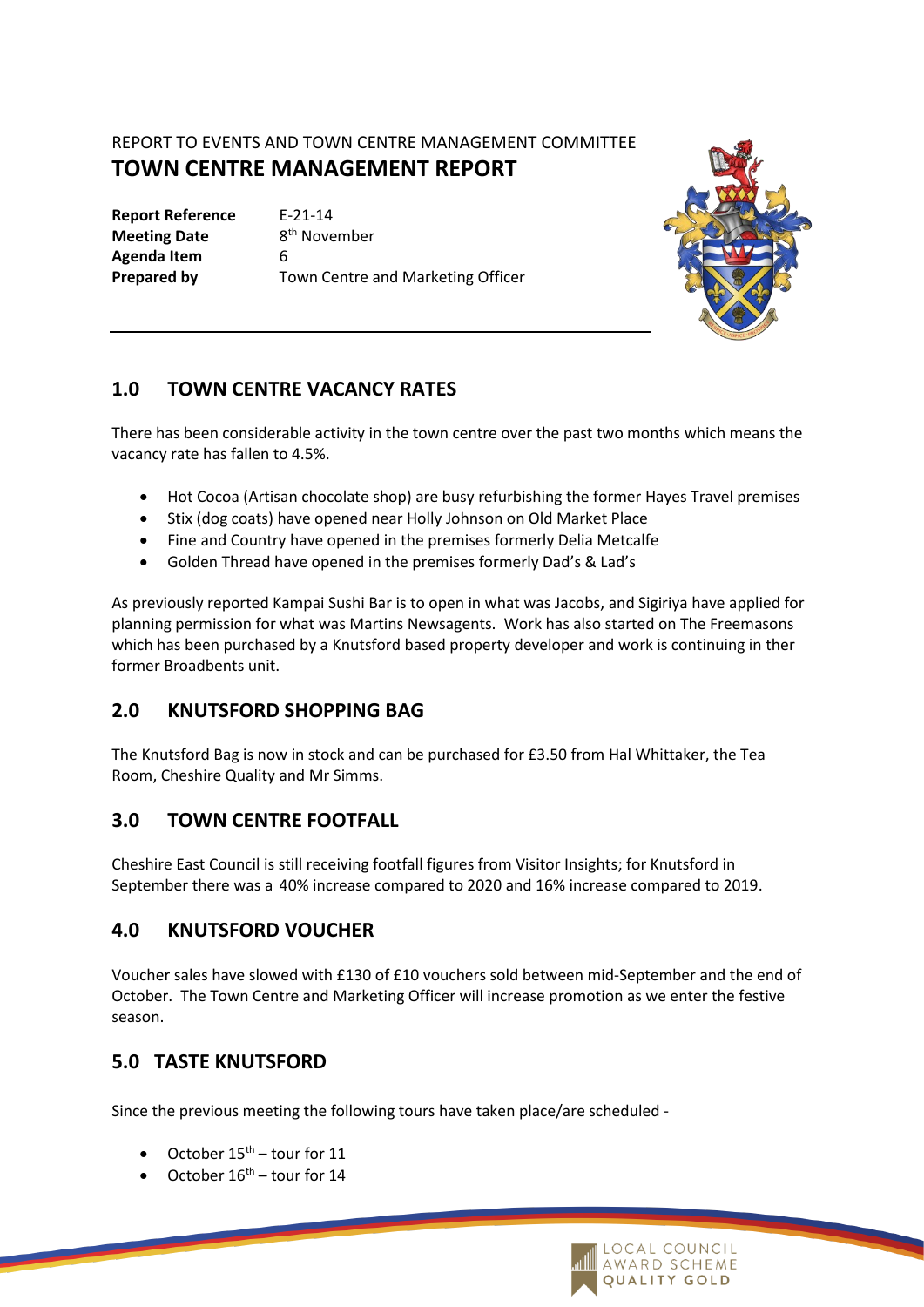November  $6^{th}$  – tour for 11

Scheduled tours will re-start in February although there are two private tours booked for January and February already. These are a corporate tour and a Hen Night.

The TCMO will increase promotion of the Taste Knutsford voucher for the festive season.

## **6.0 KNUTSFORD AT HOME**

The first Knutsford at Home took place on 18<sup>th</sup> September and involved 11 retailers. Feedback from them indicated the event was a success and they would like to repeat it in Spring. The spring event would involve a garden element and Sam Youd (former Tatton Park head gardener) has indicated he would take part and offer a talk

### **7.0 TOWN CENTRE VISITOR MAP**

This is now in production and should be printed in time for the Christmas Market weekend. The map has been fully funded by advertising sales.

## **8.0 SANTA IN THE SHOP/KNUTSFORD ADVENT**

A family friendly trail in 12 of Knutsford's shops will take place between 1-24th December. A small Santa (with a different festive message for each shop) will be in 12 shop windows for young families to find. They will hand the form in Santa's special letter box in Little Waitrose, for the chance to win some prizes from local retailers. There will be posters and stickers in the town centre too with entry forms available from retailers, the library, Curzon cinema and council offices.

The TCMO will be producing for social media '24 days of a Knutsford Christmas'. The aim to promote what you can buy across the town from various independent and small regional retailers. The short videos taken by the TCMO will be uploaded daily on Facebook and Twitter from  $1<sup>st</sup>$ December

### **9.0 FREE PARKING DAYS**

Cheshire East Council has given each town 4 free parking days for 2021/22. 3 of these have been allocated for the first three Saturdays in December  $(4<sup>th</sup>/11<sup>th</sup>/18<sup>th</sup>)$ 

Free parking is from 10am in Silk Mill, King and Princess Street car parks. City of Chester Brass Band will be playing on Regent Street from noon on Saturday 18<sup>th</sup> December to add some festive cheer

## **10.0 WELCOME BACK FUND**

Cheshire East Council has confirmed it has been awarded an allocation from the Welcome Back fund to support the safe reopening of high street post Covid-19. Activity/funding must be spent by  $31<sup>st</sup>$ March 2022. Cheshire East Council gave each town a number of options for activity/items and the Town Council has requested a range from the list including:

- Continuation of footfall data into 2022
- Newspaper advertisements subject to them being bespoke to the town and with clear